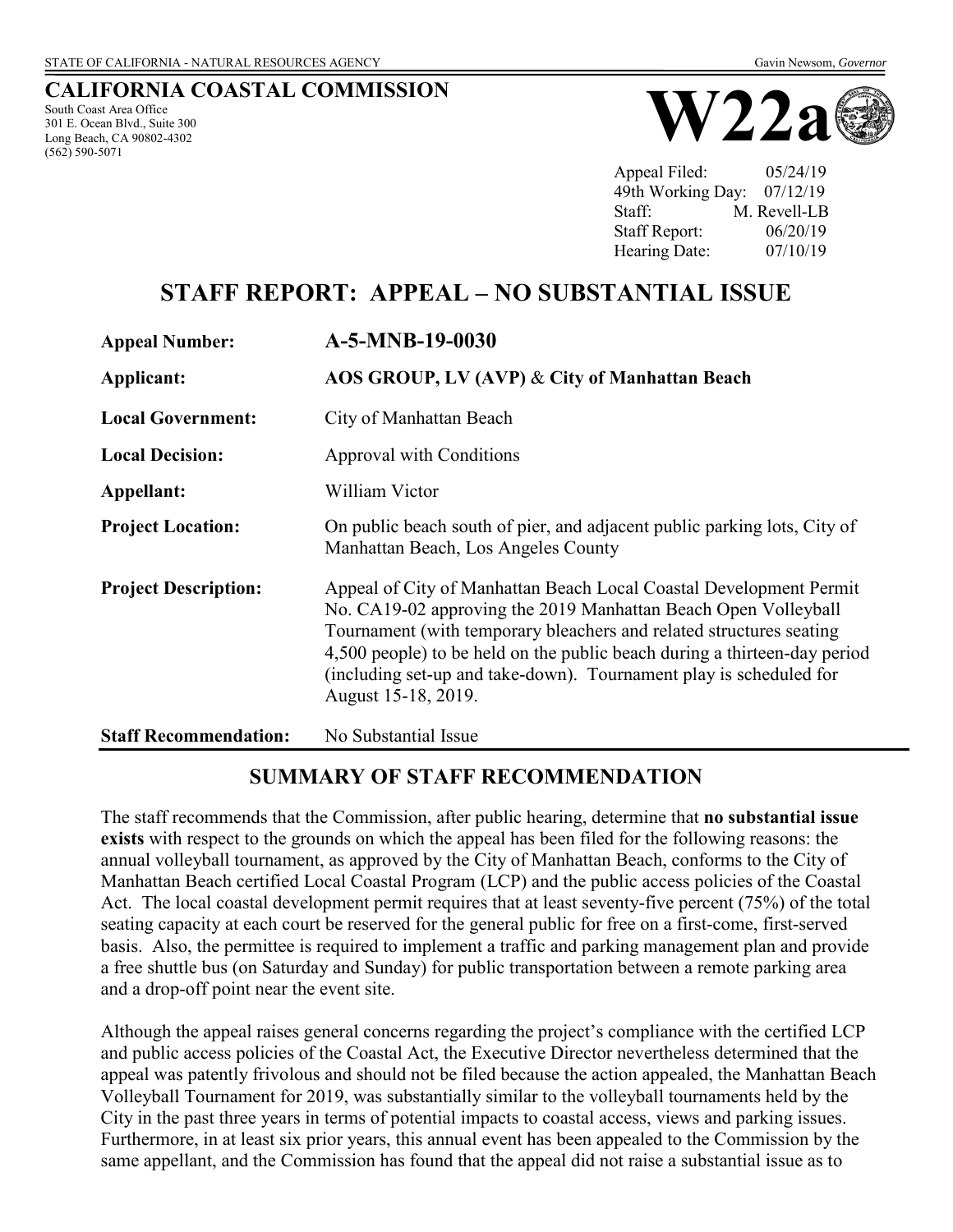conformance with the certified LCP or the public access policies of the Coastal Act. Commission staff sent a letter dated May 16, 2019 (within five working days of receipt of the appeal pursuant to Public Resources Code Section 30620(d)) to the appellant explaining that the Executive Director determined the appeal to be patently frivolous pursuant to Public Resources Code Section 30620(d) **[\(Exhibit 9](https://documents.coastal.ca.gov/reports/2019/7/w22a/w22a-7-2019-exhibits.pdf)**). On May 24, 2019, and within five working days of the receipt of the Executive Director's frivolous appeal determination, the appellant submitted the \$300.00 filing fee for Commission filing of the frivolous appeal, as required pursuant to Public Resources Code Section 30620(d). Accordingly, the Commission is required to hold a Substantial Issue hearing to determine whether the frivolous appeal raises a substantial issue regarding the project's conformance with the City of Manhattan Beach's certified Local Coastal Plan or the public access policies of the Coastal Act.

**Important Hearing Procedure Note**: This is a substantial issue only hearing. Testimony will be taken **only** on the question of whether the appeal raises a substantial issue. Generally and at the discretion of the Chair, testimony is limited to 3 minutes total per side. Please plan your testimony accordingly. Only the applicant, persons who opposed the application before the local government (or their representatives), and the local government shall be qualified to testify. Others may submit comments in writing. If the Commission determines that the appeal does raise a substantial issue, the de novo phase of the hearing will occur at a future Commission meeting, during which it will take public testimony.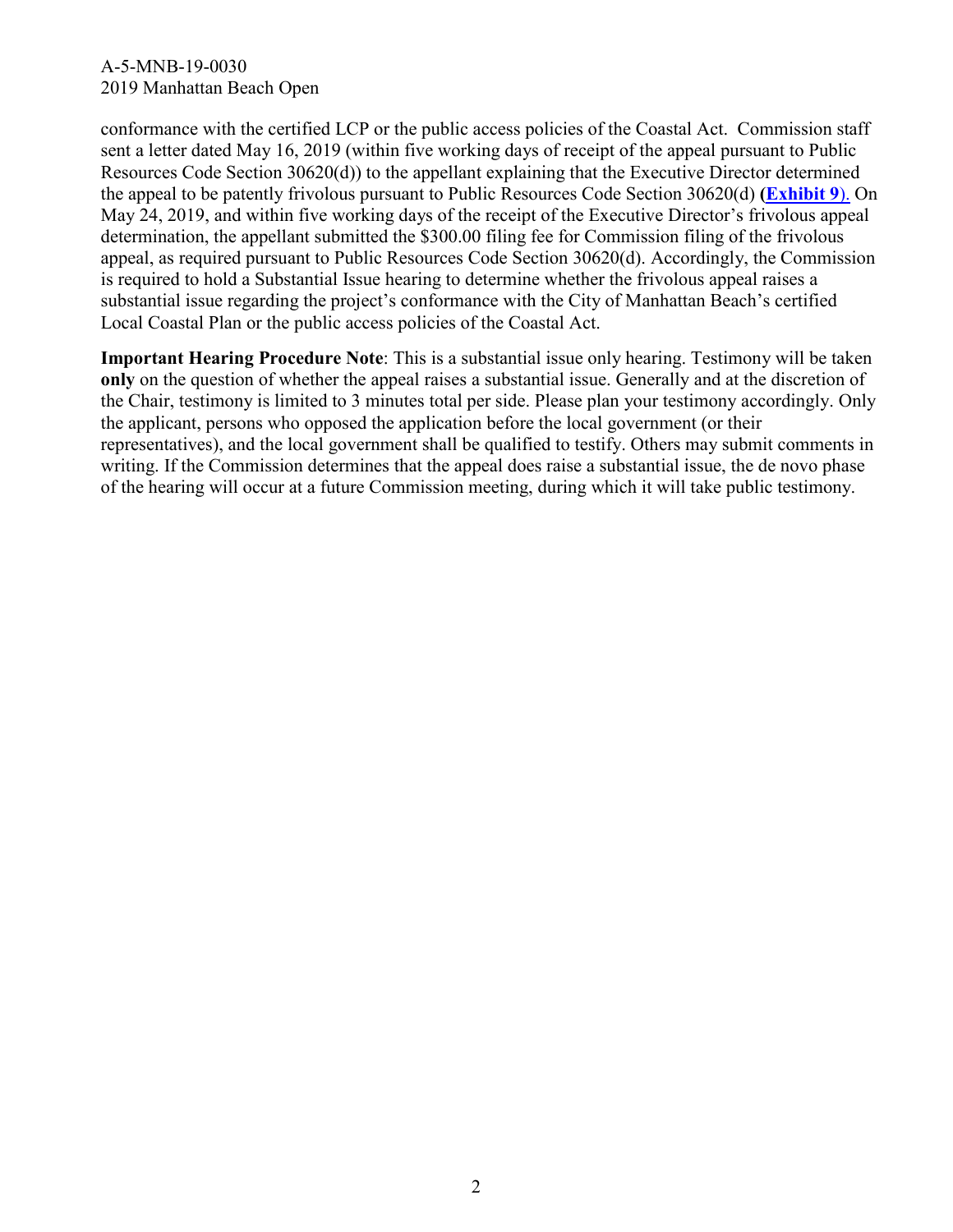# **TABLE OF CONTENTS**

| I. MOTION AND RESOLUTION - NO SUBSTANTIAL ISSUE 4 |  |
|---------------------------------------------------|--|
|                                                   |  |
|                                                   |  |
|                                                   |  |
|                                                   |  |
|                                                   |  |
|                                                   |  |
|                                                   |  |

# **EXHIBITS**

| Exhibit $1 -$ Vicinity Map                                                 |
|----------------------------------------------------------------------------|
| Exhibit 2 – Manhattan Beach Open – Site Plan                               |
| Exhibit 3 – Local Coastal Development Permit CA 19-02                      |
| Exhibit 4 – City/Permittee "Agreement" dated March 8, 2017                 |
| Exhibit 5 – City Response to Issues Raised by the Appeal                   |
| Exhibit 6 – Proof of Notice                                                |
| Exhibit $7 -$ Appeal by William Victor                                     |
| Exhibit 8 – Correspondence from the Appellant, William Victor              |
| Exhibit 9 – Commission Staff Letter Rejecting Appeal as Patently Frivolous |
|                                                                            |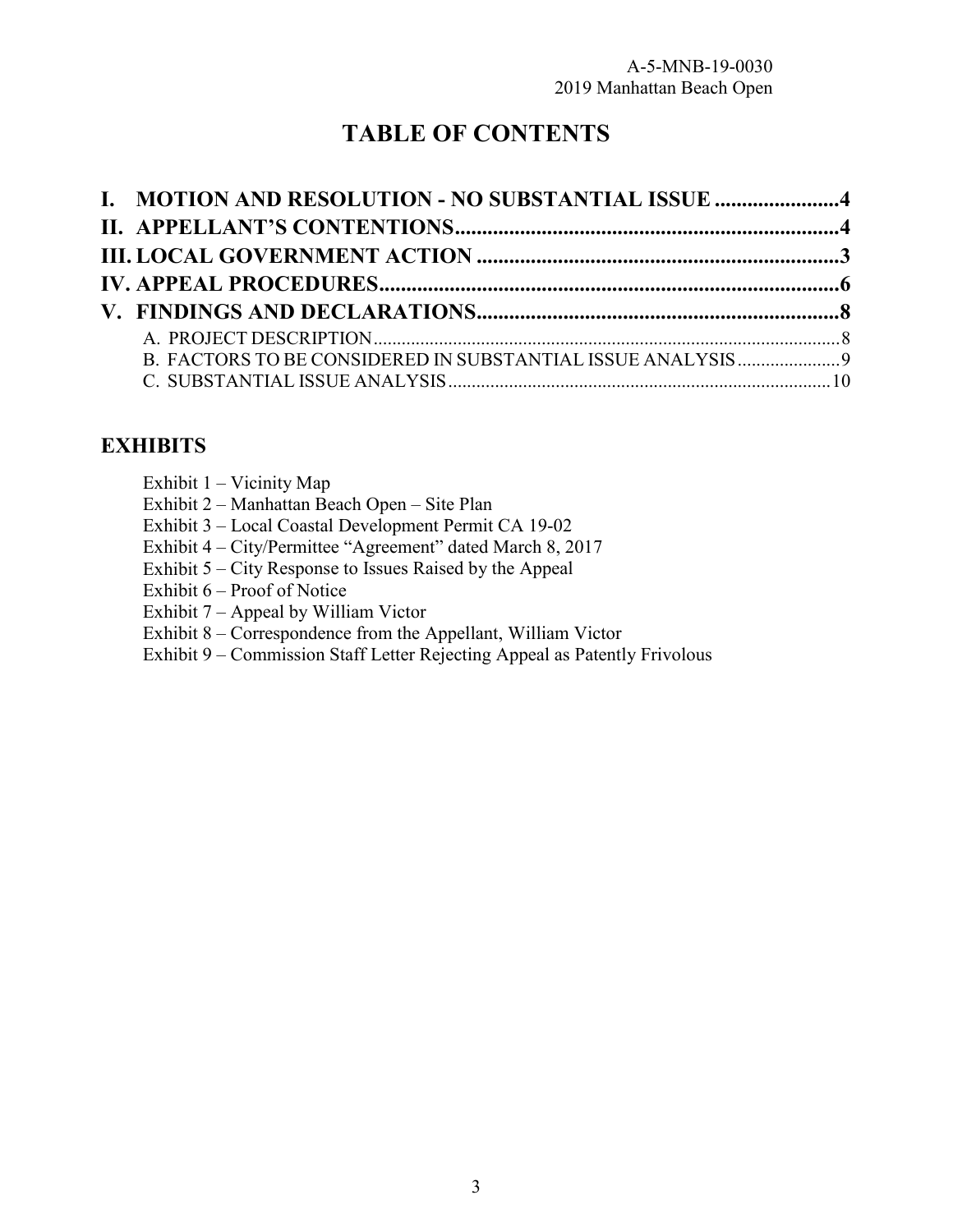### **MOTION AND RESOLUTION - NO SUBSTANTIAL ISSUE**

<span id="page-3-0"></span>**Motion:** *I move that the Commission determine that Appeal No. A-5-MNB-19-0030 raises NO SUBSTANTIAL ISSUE with respect to the grounds on which the appeal has been filed under § 30603 of the Coastal Act.*

Staff recommends a **YES** vote. Passage of this motion will result in a finding of No Substantial Issue and adoption of the following resolution and findings and the local action will become final and effective. The motion passes only by an affirmative vote of the majority of the Commissioners present.

#### **Resolution:**

*The Commission hereby finds that Appeal No. A-5-MNB-19-0030 presents NO SUBSTANTIAL ISSUE with respect to the grounds on which the appeal has been filed under §30603 of the Coastal Act regarding consistency with the certified Local Coastal Plan and/or the public Access policies of the Coastal Act*.

### <span id="page-3-1"></span>**I. APPELLANT'S CONTENTIONS**

On April 25, 2019, the Commission received a valid Notice of Final Action for Local Coastal Development Permit (CDP) No. CA 19-02, which approved the 2019 Manhattan Beach Open Volleyball Tournament to be held on the public beach August 15-18, 2019 **[\(Exhibit 3\)](https://documents.coastal.ca.gov/reports/2019/7/w22a/w22a-7-2019-exhibits.pdf)**. On May 9, 2019, within ten working days of receipt of notice of final local decision, William Victor filed an appeal of the local coastal development permit **[\(Exhibit 7\)](https://documents.coastal.ca.gov/reports/2019/7/w22a/w22a-7-2019-exhibits.pdf)**. The appellant lists several reasons for the appeal, including:

- 1. The local hearing was "rushed through" and no "non-employees of the City" spoke in favor of the event.
- 2. The current agreement between the City and the Permittee was not attached to the City's staff report.
- 3. The proposed set-up and take-down schedule for this year's event is inconsistent with the Agreement between the City and the Permittee.
- 4. Selling alcoholic beverages at the event exposes the City to potentially expensive liability.
- 5. The site plan schematic depicting the event provided at the local hearing was illegible.
- 6. The Operator violated Special Condition 7 of the CDP requiring the Operator to count and record the number of VIPs within the event area and provide that data to the City and the CCC within one month of the end of the tournament.
- 7. The price of the ticketed elements of the event planned to occur in association with the tournament have not been disclosed, and there is no way to determine if such prices are "reasonable" to accommodate access to the general public.
- 8. The ticketed VIP "Pier Ceremony" and 13 day event (including set-up and takedown) deprives the public's access to the Pier, public beach, and public parking.
- 9. The permitted development will block ADA accessible parking.
- 10. The City violated noticing requirements.

No other appeals were received prior to the end of the appeal period on May 9, 2019.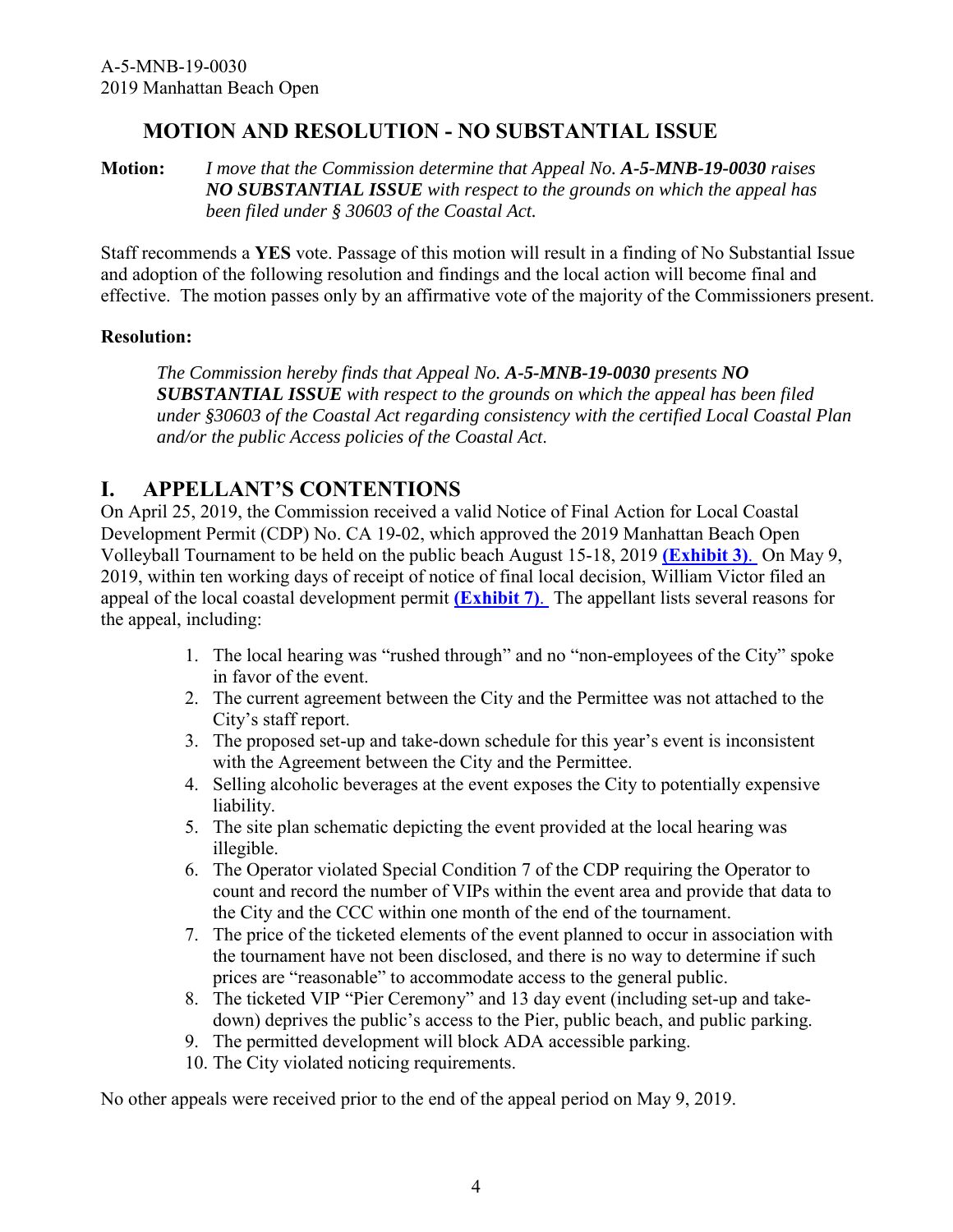# <span id="page-4-0"></span>**II. LOCAL GOVERNMENT ACTION**

<span id="page-4-1"></span>On March 6, 2019, after a public hearing, the Manhattan Beach City Council adopted City Council Resolution No. 19-0015 and approved with conditions Local Coastal Development Permit No. CA 19-02 allowing the applicant AOS GROUP, LV (AVP) to conduct the 2019 Manhattan Beach Open Volleyball Tournament on the weekend of August 15-18, 2019 **[\(Exhibit](https://documents.coastal.ca.gov/reports/2019/7/w22a/w22a-7-2019-exhibits.pdf) 3)**. As in prior years, the event site is the public beach area located immediately south of the Manhattan Beach Pier **[\(Exhibit](https://documents.coastal.ca.gov/reports/2019/7/w22a/w22a-7-2019-exhibits.pdf) [2\)](https://documents.coastal.ca.gov/reports/2019/7/w22a/w22a-7-2019-exhibits.pdf).** Condition Two of the permit references a 2017 City Council agreement ("the Agreement", which is valid for a term of three years, and expires in 2019) with the applicant to produce the event, as has been done with various entities for many years. The action by the City Council was not appealable at the local level. On April 25, 2019, the Commission's South Coast District office in Long Beach received the City's Notice of Final Action for Local Coastal Development Permit No. CA 19-02 **[\(Exhibit 3\)](https://documents.coastal.ca.gov/reports/2019/7/w22a/w22a-7-2019-exhibits.pdf).** The Commission's ten working-day appeal period was then established and noticed. The Commission's South Coast District office received the appeal from William Victor on May 9, 2019.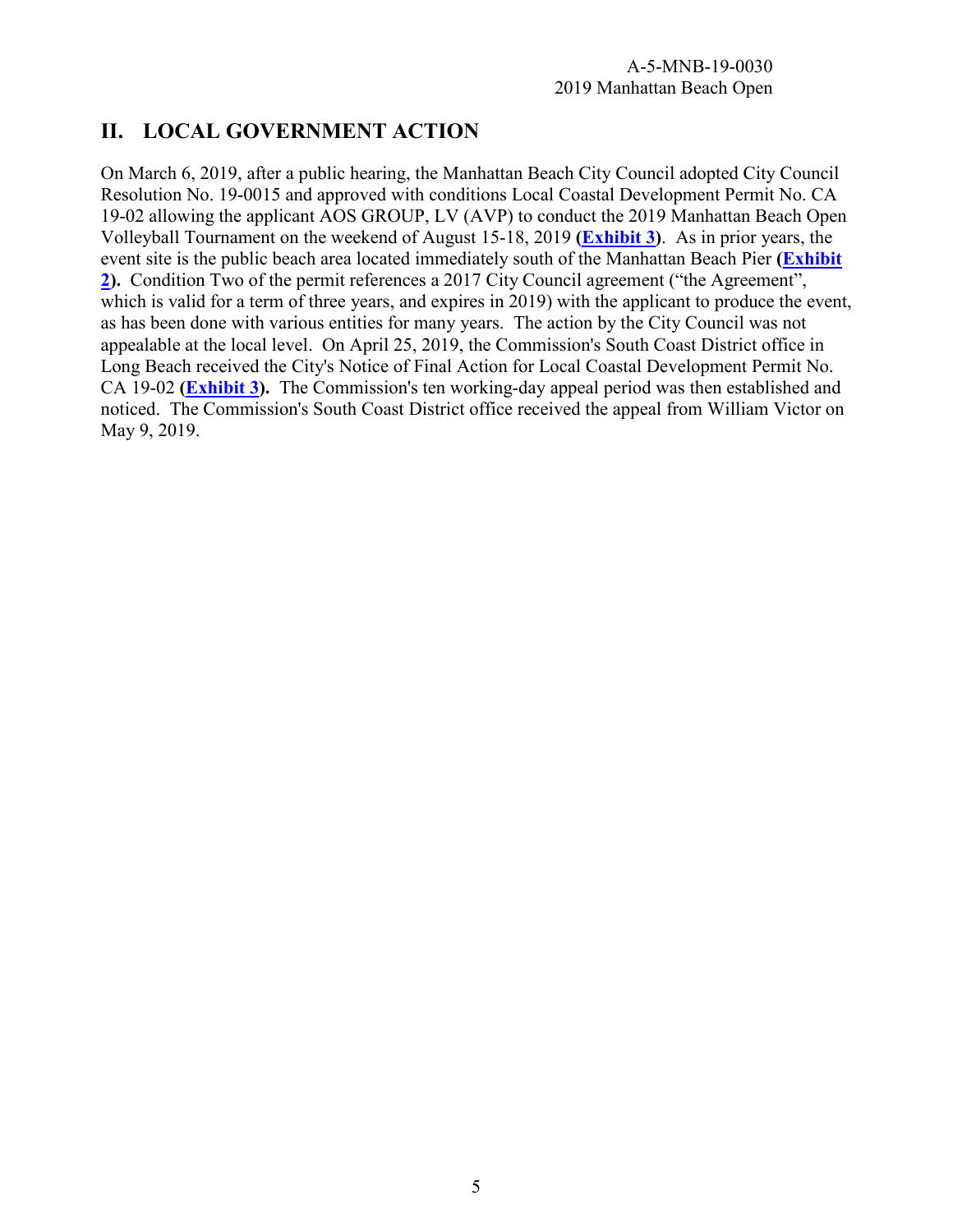# **III. APPEAL PROCEDURES**

After certification of Local Coastal Programs (LCP), the Coastal Act provides for limited appeals to the Coastal Commission of certain local government actions on coastal development permits. Developments approved by cities or counties may be appealed if they are located within appealable areas, such as between the sea and the first public road paralleling the sea or within three hundred feet of the mean high tide line or inland extent of any beach or top of the seaward face of a coastal bluff [Coastal Act Section 30603(a)]. In addition, an action taken by a local government on a coastal development permit application may be appealed to the Commission if the development constitutes a "major public works project" or a "major energy facility" [Coastal Act Section  $30603(a)(5)$ ].

The City of Manhattan Beach LCP was certified on May 12, 1994. In Manhattan Beach, the inland boundary of the appealable area of the City's coastal zone, located three hundred feet from the inland extent of the beach, has been mapped within the Manhattan Avenue right-of-way. The proposed event is located entirely within the geographic appealable area. Section 30603(a)(1) of the Coastal Act identifies the project site as being in an appealable area by virtue of its location on the beach and between the sea and the first public road paralleling the sea.

Section 30603 of the Coastal Act states:

- (a) After certification of its Local Coastal Program, an action taken by a local government on a coastal development permit application may be appealed to the Commission for only the following types of developments:
	- (1) Developments approved by the local government between the sea and the first public road paralleling the sea or within 300 feet of the inland extent of any beach or of the mean high tide line of the sea where there is no beach, whichever is the greater distance.
	- (2) Developments approved by the local government not included within paragraph (1) that are located on tidelands, submerged lands, public trust lands, within 100 feet of any wetland, estuary, stream, or within 300 feet of the top of the seaward face of any coastal bluff.

The grounds for appeal of an approved local coastal development permit in the appealable area are stated in Section 30603(b)(1), which states:

(b)(1) The grounds for an appeal pursuant to subdivision (a) shall be limited to an allegation that the development does not conform to the standards set forth in the certified Local Coastal Program or the public access policies set forth in this division.

After a final local action on a local coastal development permit application, the Coastal Commission must be noticed within five days of the decision. After receipt of such a notice which contains all the required information, a ten working-day appeal period begins during which any aggrieved person, or any two members of the Commission, may appeal the local decision to the Coastal Commission. [Cal. Pub. Res. Code § 30603.] As provided under section 13318 of Title 14 of the California Code of Regulations, the appellant must conform to the procedures for filing an appeal as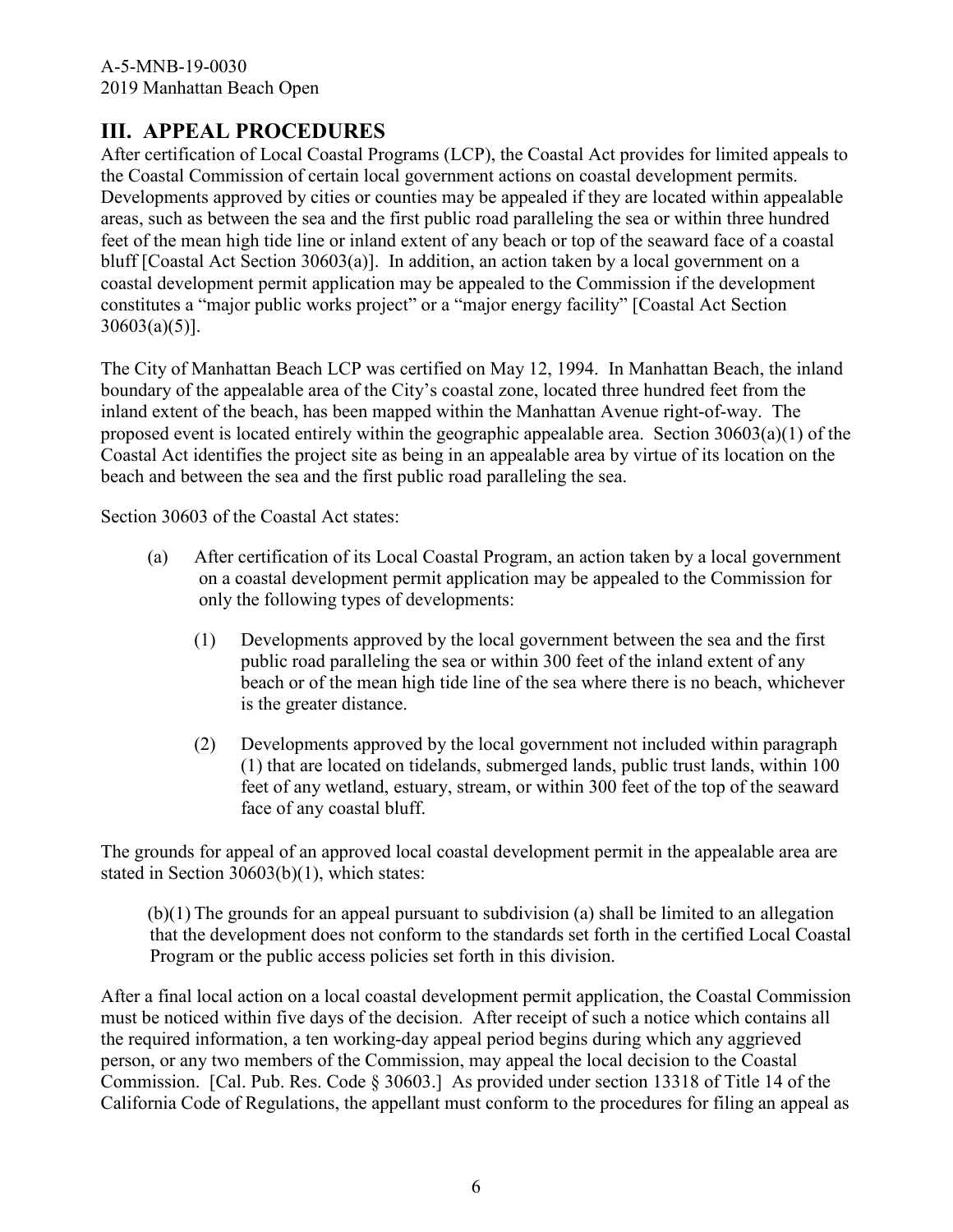required under section 13111 of Title 14 of the California Code of Regulations, including the specific grounds for appeal and a summary of the significant question raised by the appeal.

The action currently before the Commission is to find whether there is a "substantial issue" or "no substantial issue" raised by the appeal of the local approval of the proposed project. Sections 30621 and 30625(b)(2) of the Coastal Act require a de novo hearing of the appealed project unless the Commission determines that no substantial issue exists with respect to the grounds for appeal.

Commission staff recommends a finding of no substantial issue. If the Commission decides that the appellant's contentions raise no substantial issue as to conformity with the standards set forth in the certified Local Coastal Program or the public access policies of the Coastal Act, the action of the local government stands.

Alternatively, if the Commission finds that a substantial issue does exist with respect to the conformity of the action of the local government with the standards set forth in the certified Local Coastal Program or the public access policies of the Coastal Act, the Commission takes jurisdiction over the permit application and typically continues the public hearing to a later date in order to review the coastal development permit as a de novo matter. [Cal. Pub. Res. Code §§ 30621 and 30625.] Section 13321 of the Coastal Commission regulations specifies that de novo actions will be heard according to the procedures outlined in Sections 13114 and 13057-13096 of the Commission's regulations.

If there is no motion from the Commission to find no substantial issue, it will be presumed that the appeal raises a substantial issue and the Commission will schedule the de novo phase of the public hearing on the merits of the application at a subsequent Commission hearing. A de novo public hearing on the merits of the application uses the certified LCP as the standard of review. In addition, for projects located between the first public road and the sea, findings must be made that an approved application is consistent with the public access and recreation policies of the Coastal Act. Sections 13110-13120 of Title 14 of the California Code of Regulations further explain the appeal hearing process.

If the Commission decides to hear arguments and vote on the substantial issue question, those who are qualified to testify at the hearing, as provided by Section 13117 of Title 14 of the California Code of Regulation, will have three minutes per side to address whether the appeal raises a substantial issue. The only persons qualified to testify before the Commission at the substantial issue portion of the appeal process are the applicants, persons who opposed the application before the local government (or their representatives), and the local government. Testimony from other persons must be submitted in writing. The Commission will then vote on the substantial issue matter. It takes a majority of Commissioners present to find that the grounds for the appeal raise no substantial issue.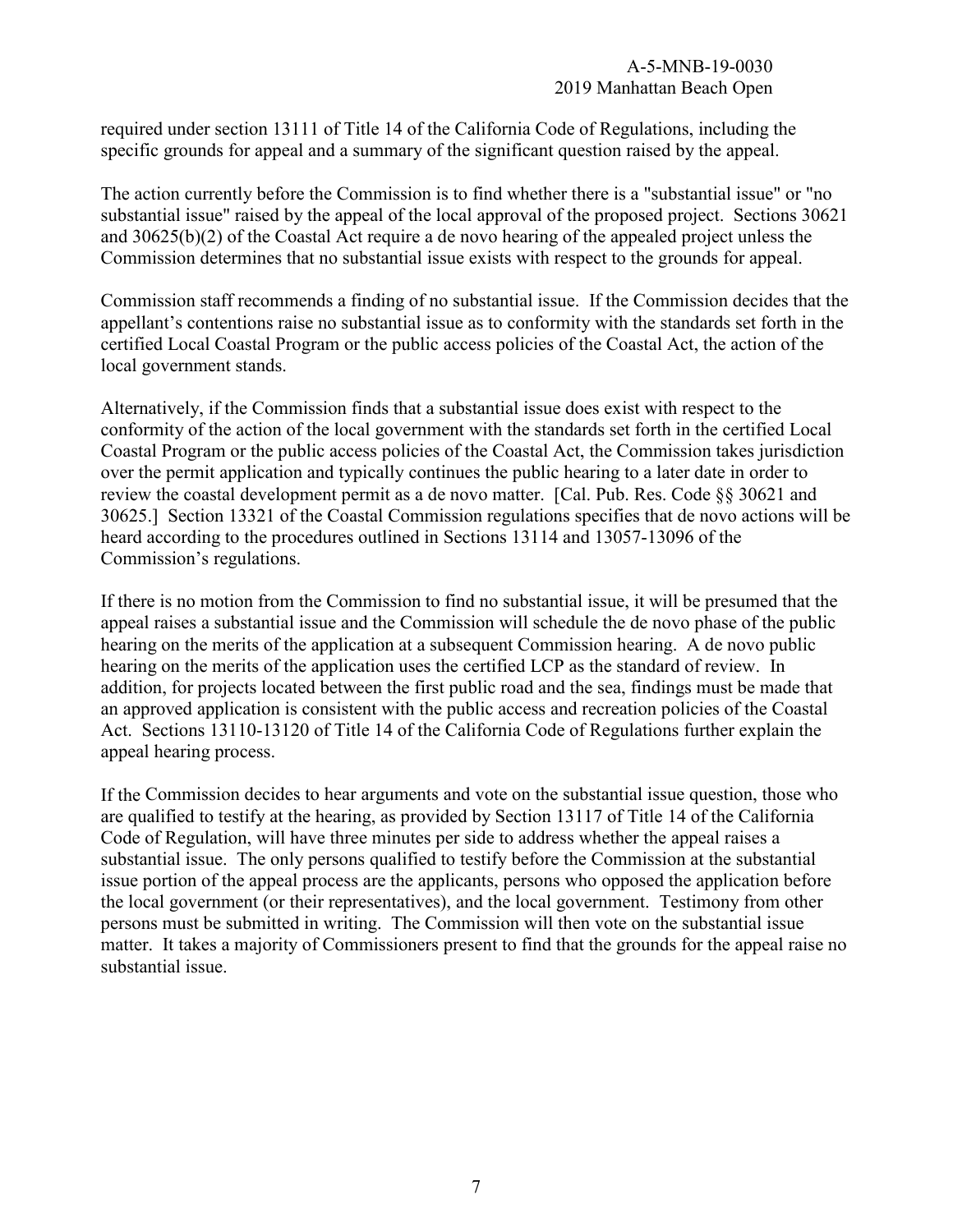# <span id="page-7-0"></span>**IV. FINDINGS AND DECLARATIONS**

### <span id="page-7-1"></span>**A. PROJECT DESCRIPTION AND HISTORY**

On March 6, 2019, after a public hearing, the Manhattan Beach City Council adopted City Council Resolution No. 19-0015 and approved with conditions Local Coastal Development Permit No. CA 19-02 allowing the applicant AOS GROUP, LV (AVP) to conduct the 2019 Manhattan Beach Open Volleyball Tournament **[\(Exhibit 3\)](https://documents.coastal.ca.gov/reports/2019/7/w22a/w22a-7-2019-exhibits.pdf)**. This year's approved event is planned to occur on the weekend of August 15-18, 2019. The event site is the public beach area located immediately south of the Manhattan Beach Pier **[\(Exhibit 2\)](https://documents.coastal.ca.gov/reports/2019/7/w22a/w22a-7-2019-exhibits.pdf)**, and inland of the beach over the beach bike path and into the lower pier parking lot **[\(Exhibit 2\)](https://documents.coastal.ca.gov/reports/2019/7/w22a/w22a-7-2019-exhibits.pdf)** to accommodate a VIP platform for viewing and alcohol service. A bike path bypass must be provided in order to maintain public access through the event area. Most of the parking stalls in the public parking lots at the base of the pier will be reserved for the applicant's use during the event. Set-up for this year's event (e.g., bleacher seats, VIP platform, stadium, tents, etc.) would commence on Thursday, August 8, 2019, and take-down would be completed by Wednesday, August 21, 2019.

Condition Seven of the local coastal development permit requires that at least seventy-five percent (75%) of the total seating capacity at each court be reserved for the general public for free on a firstcome, first-served basis **[\(Exhibit 3, p.3\)](https://documents.coastal.ca.gov/reports/2019/7/w22a/w22a-7-2019-exhibits.pdf).** Also, the permittee is required by Conditions Eight through Twelve to implement a traffic and parking management plan and provide a free shuttle bus (on Saturday and Sunday) for public transportation between a remote parking area and a drop-off point near the event site. Condition Six limits the height of all structures associated with the event to 41.5 feet above the beach sand.

The annual Manhattan Beach Open Volleyball Tournament has a long tradition that dates back to 1960. The event has always been located on the south side of the Manhattan Beach Pier in a sandy area owned and operated by the Los Angeles County Department of Beaches and Harbors **[\(Exhibit](https://documents.coastal.ca.gov/reports/2019/7/w22a/w22a-7-2019-exhibits.pdf)  [1\)](https://documents.coastal.ca.gov/reports/2019/7/w22a/w22a-7-2019-exhibits.pdf).**[1](#page-7-2) The event area is occupied by several sets of sand volleyball courts used for public recreation. Even though the event area can get quite congested, the City has always maintained public access to the pier and along the water. The bicycle path is kept open, although bikes must be walked.

Until 2005, no admission fees had been charged to view the event, and the general public was able to view the event on a first-come, first-served basis from the sand, the temporary bleachers, or from the pier. In 2005 the City amended its LCP to include the following provision to allow up to twenty-five percent of the available seating areas to be reserved for VIPs and ticket-holders, while reserving at least seventy-five percent of the total seating area for free seating. The certified LCP states:

### *LIP Section A.24.030 OS District's Allowable Temporary Use Schedule*

*Sporting events where more than 75% of the total seating area is available free of charge, including admission fees and memberships, for general public use. The "seating area" includes areas clearly and visibly designated for spectators to use to view the event, including the spectator areas immediately adjacent to the court/field, and cannot include any areas from which the court/field cannot be seen at all.*

<span id="page-7-2"></span> $\overline{\phantom{a}}$ 1 Although the beach is owned by Los Angeles County, it falls within the City limits of Manhattan Beach and the within the jurisdiction of the certified City of Manhattan Beach Local Coastal Program.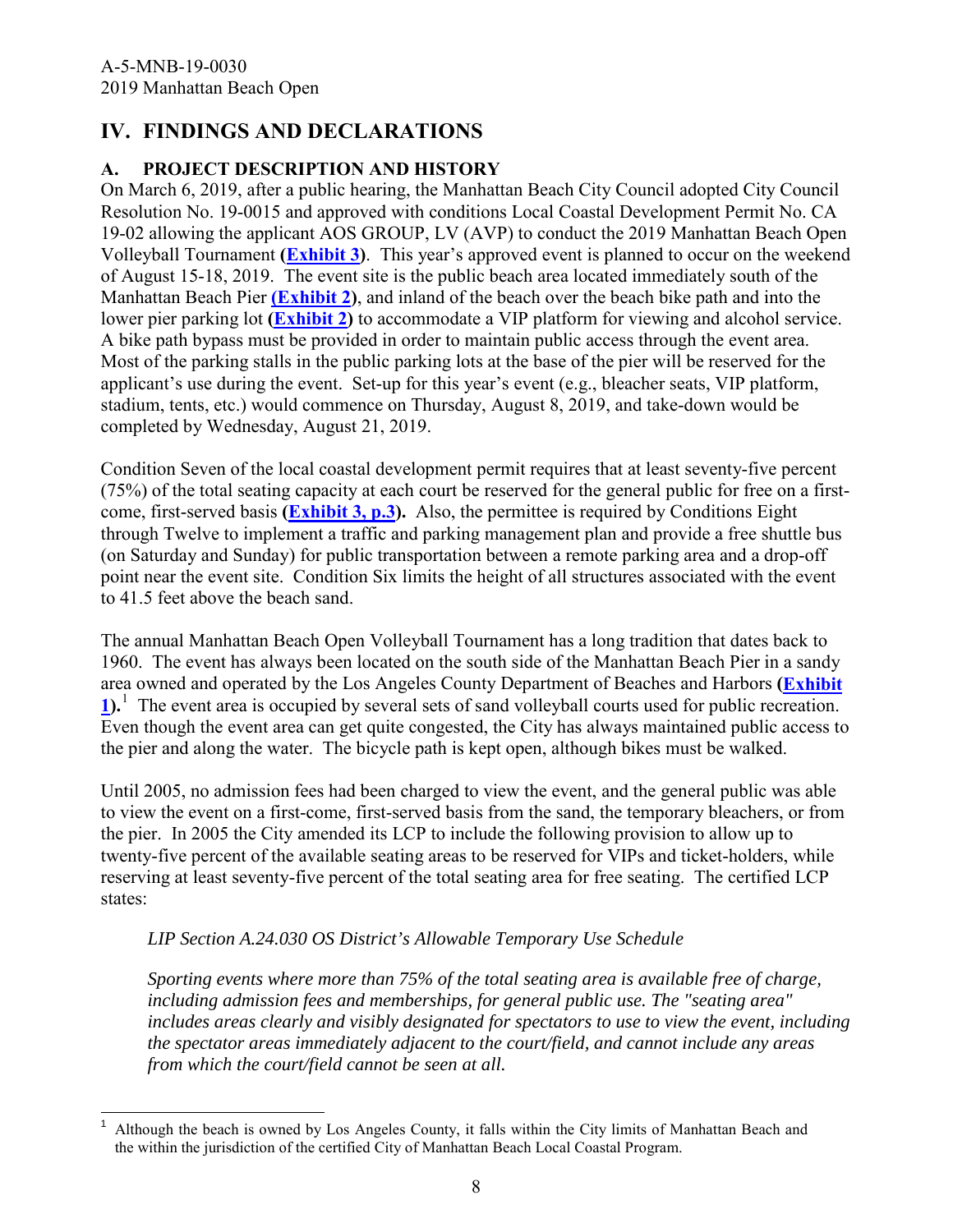The Commission has heard appeals of the City's local coastal development permits approving the annual event in 1997, 1999, 2001, 2003, 2007, 2008, 2010, 2015, 2017, and 2018. Although the permitting process has been contentious at times, the City and Commission have never denied a permit for the annual event. The issues that have been contentious primarily involve public access and recreation impacts, such as: the applicant's requests for exclusive use of the sandy beach and the City's public beach parking lots during peak beach season, the event's admission policies (free vs. fee admission), timing of the event set-up and take-down, visual impacts, and allegations of crass commercialization of public lands. Over the years, the City and Commission have worked together to develop a set of special conditions that mitigate the impacts of the annual temporary event. This set of special conditions has been applied to the local coastal development permit for the 2019 Manhattan Beach Open Volleyball Tournament **[\(Exhibit 3\)](https://documents.coastal.ca.gov/reports/2019/7/w22a/w22a-7-2019-exhibits.pdf).**

This appeal raises some of the same allegations that the appellant brought to the Commission on appeal in 2007 (A-5-MNB-07-178), 2008 (A-5-MNB-08-111), 2010 (A-5-MNB-10-124), 2015 (A-5-MNB-15-0032), 2017 (A-5-MNB-17-0014), and 2018 (A-5-MNB-18-0023). In all six prior instances, the Commission found that the appeals raised no substantial issue and declined to review the local government's approval of the permit for the annual volleyball tournament. The City's local coastal development permit for this year's tournament is substantially the same with regard to coastal access, views and parking issues as the prior year's approvals. Pursuant to Public Resources Code Section 30620(d), within five working days of receiving the appeal, Commission staff sent a letter dated May 16, 2019 to the appellant explaining that the Executive Director determined the appeal to be patently frivolous. On May 24, 2019, and within five working days of the receipt of the Executive Director's frivolous appeal determination, the appellant submitted the \$300 filing fee for Commission filing of the frivolous appeal, as required pursuant to Public Resources Code Section 30620(d). Accordingly, the Commission is required to hold a substantial issue hearing to determine whether the frivolous appeal raises a substantial issue regarding the project's conformance with the City of Manhattan Beach's certified Local Coastal Plan.

#### <span id="page-8-0"></span>**B. FACTORS TO BE CONSIDERED IN SUBSTANTIAL ISSUE ANALYSIS**

Section 30625(b)(1) of the Coastal Act states that the Commission shall hear an appeal of a local government action carried out pursuant to Section 30600(b) unless it finds that no substantial issue exists as to conformity with Chapter 3 of the Coastal Act. The term "substantial issue" is not defined in the Coastal Act or its implementing regulations. Section 13115(b) of the Commission's regulation simply indicates that the Commission will hear an appeal unless it "finds that the appeal raises no significant question." In previous decisions on appeals, the Commission had been guided by the following factors:

- 1. The degree of factual and legal support for the local government's decision that the development is consistent or inconsistent with the relevant provisions of the Coastal Act;
- 2. The extent and scope of the development as approved or denied by the local government;
- 3. The significance of the coastal resources affected by the decision;
- 4. The precedential value of the local government's decision for future interpretations of its LCP; and,
- 5. Whether the appeal raises local issues, or those of regional or statewide significance.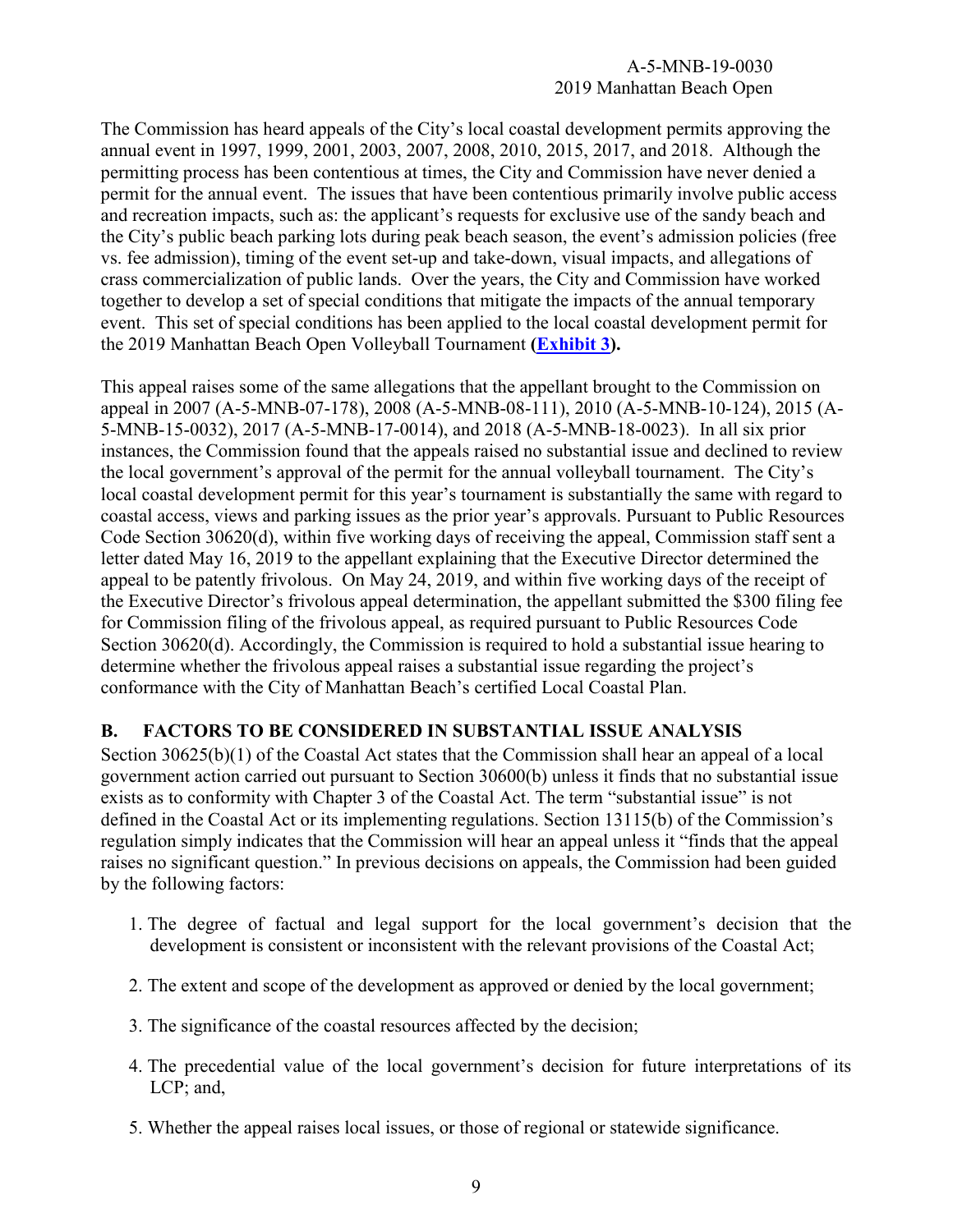Staff is recommending that the Commission find that no substantial issue exists with respect to whether the local government action conforms to the provisions of Chapter 3 of the Coastal Act for the reasons set forth below.

### <span id="page-9-0"></span>**C. SUBSTANTIAL ISSUE ANALYSIS**

As stated in Section III of this report, the grounds for appeal of a coastal development permit issued by the local government after certification of its Local Coastal Program (LCP) are specific. In this case, the local coastal development permit may be appealed to the Commission on the grounds that it does not conform to the certified LCP or the public access policies of the Coastal Act. The Commission must then decide whether a substantial issue exists in order to hear the appeal.

In this case, the appellant asserts that the local hearing was "rushed through" and that no "nonemployees of the City" spoke in favor of the event; the current agreement between the City and the Permittee was not attached to the City's staff report; the set-up and take-down schedule is inconsistent with the Agreement between the City and the Permittee; the site plan provided at the local hearing was illegible; the Operator violates Special Condition 7 of the CDP requiring the Operator to submit the number of VIP ticket sales and provide that data to the City and the CCC within one month of the end of the tournament; the ticketed VIP Pier Ceremony deprives the public access to the Pier; and the permitted development will block ADA accessible parking; and proper notice of the local hearing was not provided.

The following are the relevant public access policies of the Coastal Act:

Section 30210 of the Coastal Act states:

*In carrying out the requirement of Section 4 of Article X of the California Constitution, maximum access, which shall be conspicuously posted, and recreational opportunities shall be provided for all the people consistent with public safety needs and the need to protect public rights, rights of private property owners, and natural resource areas from overuse.*

Section 30211 of the Coastal Act states:

*Development shall not interfere with the public's right of access to the sea where acquired through use or legislative authorization, including, but not limited to, the use of dry sand and rocky coastal beaches to the first line of terrestrial vegetation.*

Section 30212 of the Coastal Act states, in part:

*(a) Public access from the nearest public roadway to the shoreline and along the coast shall be provided in new development projects...*

Section 30212.5 of the Coastal Act states:

*Wherever appropriate and feasible, public facilities, including parking areas or facilities, shall be distributed throughout an area so as to mitigate against the impacts, social and otherwise, of overcrowding or overuse by the public of any single area.*

Section 30213 of the Coastal Act states, in part: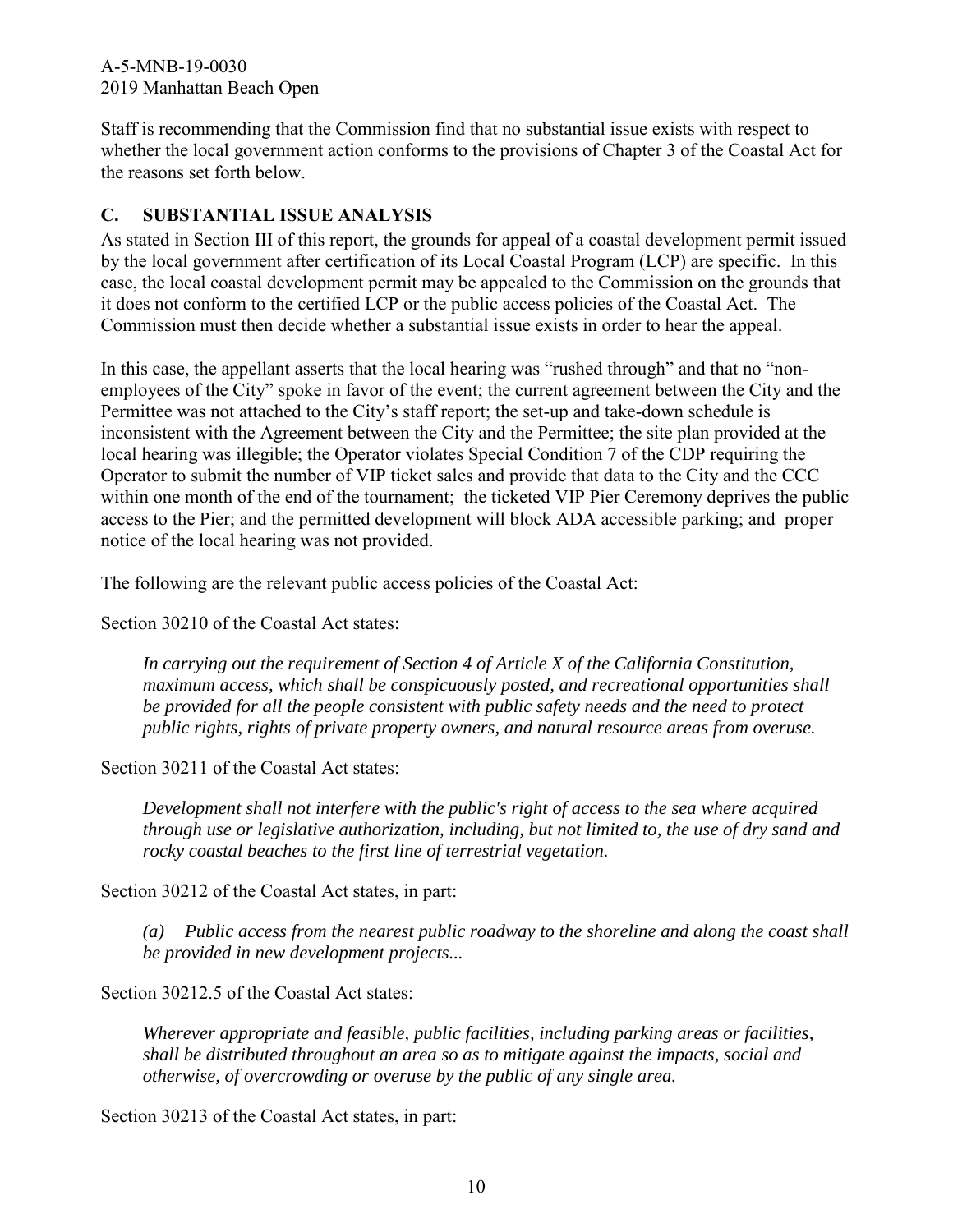*Lower cost visitor and recreational facilities shall be protected, encouraged, and, where feasible, provided. Developments providing public recreational opportunities are preferred...*

The certified Manhattan Beach LCP contains specific policies that apply to all development located within the City's coastal zone. All development approved within the City's coastal zone, including the proposed event, must comply with the policies of the certified Manhattan Beach LCP. First, the proposed project must qualify as a permitted use within the Open Space (OS) land use designation of the beach. The proposed event, with the permit condition that requires that at least seventy-five percent (75%) of the total seating capacity at each court be reserved for the general public for free, is consistent with the Open Space (OS) land use designation of the beach, which allows:

"*Sporting events where more than 75% of the total seating area is available free of charge, including admission fees and memberships, for general public use. The "seating area" includes areas clearly and visibly designated for spectators to use to view the event, including the spectator areas immediately adjacent to the court/field, and cannot include any areas from which the court/field cannot be seen at all.*" [See Condition Seven: Exhibit 4, p.3.]

Secondly, the proposed project must comply with the following relevant LCP policies:

*POLICY 1.A.2: The City shall encourage, maintain, and implement safe and efficient traffic flow patterns to permit sufficient beach and parking access.*

*POLICY I.A.8: The City shall maintain visible signage to El Porto accessways and beach parking, along Highland Avenue.*

*POLICY I.B.1: The City shall encourage public transportation service to mitigate excess parking demand and vehicular pollution. All transportation/congestion management plans and mitigation measures shall protect and encourage public beach access.*

*POLICY I.B.3: The City shall encourage pedestrian and bicycle modes as a transportation means to the beach.*

*POLICY I.B.6: The Strand shall be maintained for non-vehicular beach access.*

*POLICY I.C.2: The City shall maximize the opportunities for using available parking for weekend beach use.*

*POLICY I.C.3: The City shall encourage additional off-street parking to be concentrated for efficiency relative to the parking and traffic system.*

*POLICY I.C.9: Use of existing public parking, including, but not limited to, on-street parking, the El Porto beach parking lot, and those parking lots indicated on Exhibit #9 (in the certified LCP), shall be protected to provide public beach parking...* 

*POLICY II.B.4: The beach shall be preserved for public beach recreation. No permanent structures, with the exception of bikeways, walkways, and restrooms, shall be permitted on the beach.*

*PROGRAM II.A.6: Consider the establishment of alternative transportation systems and park-mall facilities, including a shuttle service to the El Porto beach area.*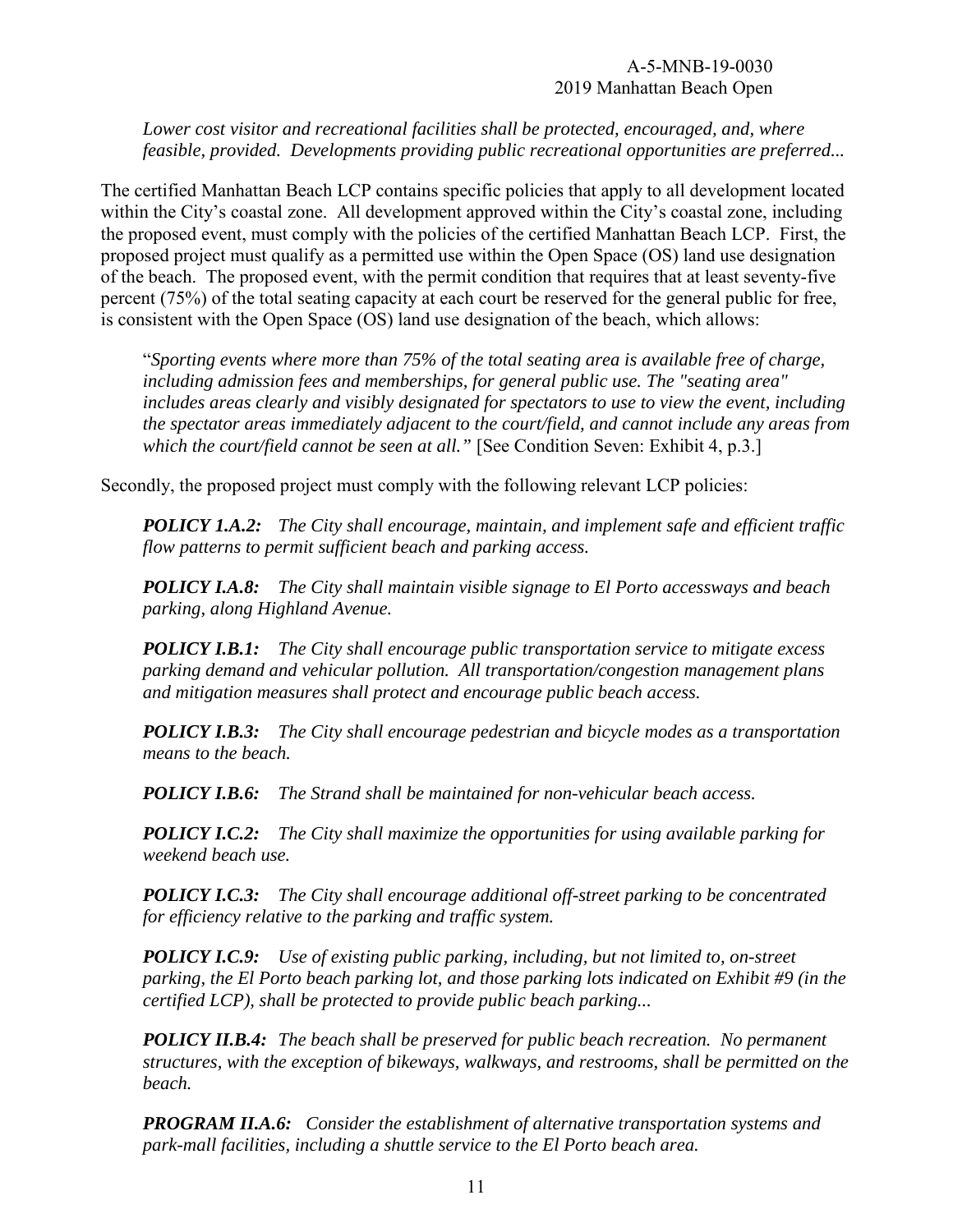*PROGRAM II.B.13: Improve information management of the off-street parking system through improved signing, graphics and public information and maps.*

*PROGRAM II.B.14: Provide signing and distribution of information for use of the* 

*POLICY* **1.C.17** *Civic Center parking for beach parking on weekend days.* 

The Commission must determine whether the appeal raises a substantial issue with regard to the conformity of the proposed event with the above-stated LCP and Coastal Act policies. The staff recommends that the Commission determine that the appeals raise no substantial issue because the local coastal development permit approving the annual volleyball tournament conforms to the City of Manhattan Beach certified Local Coastal Program (LCP) and the public access policies of the Coastal Act. The first five reasons set forth by the appellant in support of his appeal (i.e. inadequacies of the City's local hearing and staff report, inconsistencies between the City's agreement with the Permittee and the proposed event, and alcohol sales) do not reference any specific Manhattan Beach LUP policy or LIP provision related to these concerns, nor do they raise any Chapter Three policies of the Coastal Act; nor can any potential inconsistencies with the certified LCP or Coastal Act public access policies be inferred from the arguments raised in the appeal. Therefore, the appellant's first five contentions do not raise a substantial issue. The last five allegations in the appeal do raise general concerns regarding the project's compliance with the certified LCP and public access polices of the Coastal Act, and are addressed below.

#### **Free Admission or Paid Admission**

The issue of paid admission is raised again by this appeal, as it has been for several years since it first was raised in 1997. The appellant raises this issue again with regard to the Pier Ceremony Reception on the VIP platform, and the Club/VIP tickets for the tournament, and the concern that the ticket prices for these events were not disclosed at the time of the local hearing. The appellant contends that the City's failure to disclose the price of the tickets prevents the public from knowing if the prices are "reasonable" which may affect whether "access is protected" (Exhibit 8). However, since 2005, the certified LCP allows admission to be charged for entry to the event (as long as at least seventy-five percent of the total seating capacity at each court is reserved for the general public for free), and the LCP does not establish a specific price range for admission tickets.

Instead, Condition Seven of the local coastal development permit requires free admission for at least seventy-five percent of the total seating capacity at each court, and that Club/VIP seating cannot be included in the seventy-five percent (75%) of seating capacity that must be reserved for free public admission. At Commission staff's request, the City submitted the daily attendance totals for the 2018 Manhattan Beach Open, and on average, the event hosted around 6,000 people in total, including 4,500 spectators to sit in the stands free of charge, and another 1,000 or so to attend within the public areas surrounding the stadium seating. Club/VIP totals for each day of the threeday event, on average, accounted for only approximately 243 tickets (**[Exhibit 5](https://documents.coastal.ca.gov/reports/2019/7/w22a/w22a-7-2019-exhibits.pdf)**). Since the total seating in the Stadium Court accommodates 4,500 spectators to sit in the stands free of charge, and paid seating accounts for only about 243 tickets, the event clearly meets the 75% requirement of free seating. Furthermore, approximately 1,000 more participants attend free of charge within the public areas surrounding the stadium seating. Therefore, the event is consistent with the Certified LCP by maintaining seventy-five percent (75%) free public admission in this regard. The City informed Commission staff that the cost of Club/VIP tickets range from \$100-\$165. However,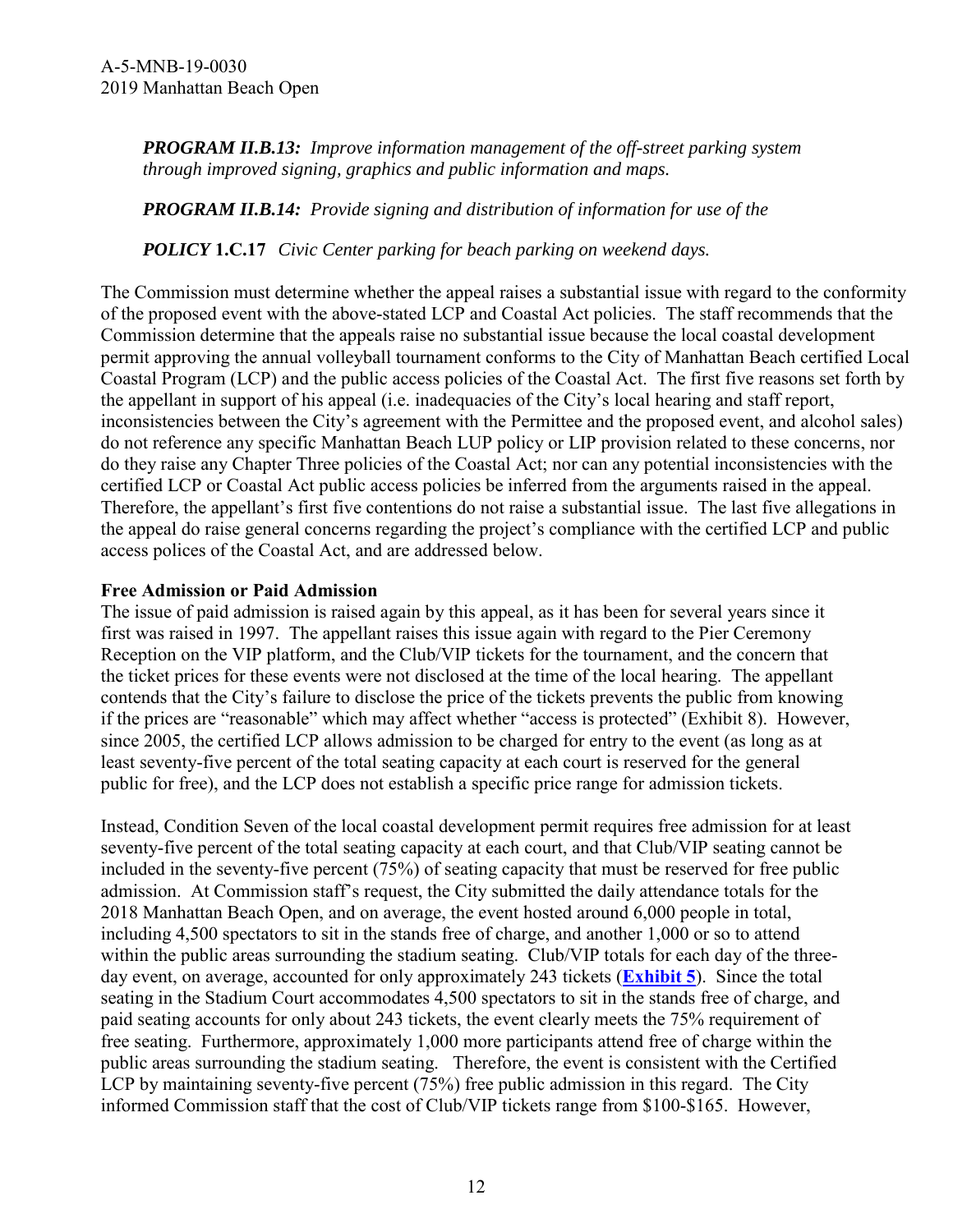since there is no stipulated or required price range in the Certified LCP for Club/VIP ticket sales, the "reasonableness" of the price of the tickets does not raise a substantial issue.

Special Condition Seven includes a provision requiring that the applicant document compliance with the seventy-five percent (75%) free requirement (Condition Seven: **[Exhibit 3, p.3](https://documents.coastal.ca.gov/reports/2019/7/w22a/w22a-7-2019-exhibits.pdf)**). The appellant requested to "inspect a copy of this report for each of the years it has been required". While Commission staff does not have record of receiving any reports documenting 75% free admission for previous volleyball tournaments as required by Special Condition Seven, and the City has not provided this information as required by the permit, as discussed above, the City has now provided the daily attendance totals from the 2018 tournament to Commission staff (Exhibit 6). , and attendance of the annual volleyball tournament consistently far exceeded the 75% free requirement (daily average of 243 paid tickets vs. 6,000 attendees), therefore this contention does not raise a substantial issue. In addition, Commission staff has discussed this reporting requirement with the City, and the City has assured staff that they will be complying with this reporting requirement for future tournaments.

#### **Public Access to the Shoreline**

The appellant argues that the volleyball tournament and associated events deprives recreational beach users' public access to the beach and pier as a result of the City's exclusive use of the parking lots at the pier, and that extending the set up time by two more days in the middle of summer further excludes the public's right to use the portion of the public beach where the tournament is held. These arguments do not raise a substantial issue because in order to mitigate the adverse impact to the public beach parking supply, the applicant each year provides alternate remote parking facilities and free public transportation to the beach, which is addressed by Special Conditions Eleven, Twelve, and Thirteen, and discussed in more detail below. With regard to the increase in set-up time, it is the same set-up and take-down time as last year, and the City utilizes this time to ensure they are constructing the bleachers safely to accommodate a sufficient amount of free seating, as well as to accommodate the necessary City and County inspections. Commission staff has determined that the benefit to the public of more free seating at the tournament, which draws thousands of visitors to the shoreline for lower cost recreation, outweighs the burden of three more days of limited access to the section of public beach where the bleachers are located.

The appellant's contention that the ticketed Pier Ceremony Reception being held on the Pier Platform for approximately 200 people deprives public access to the pier —as is required by the City's certified Local Coastal Program (LCP) and the local coastal development permit—also does not raise a substantial issue. The Pier Ceremony Reception, hosted by the Manhattan Beach Downtown Business and Professional Association in partnership with the City of Manhattan Beach is being held on the Pier Platform from 5:00 pm to 9:00 pm *south of the pier* (not *on* the pier) during the qualifying rounds, which is limited to VIPs and attendees who pay an admission fee (part of the 25 percent), leaving the remaining 75 percent of the event area (the center court, featured courts, and outside courts) and the rest of the beach open for free public access. Therefore, the local coastal development permit approving the 2019 volleyball tournament conforms to the City of Manhattan Beach certified Local Coastal Program (LCP) and the public access policies of the Coastal Act. Therefore, the appellant's contention in this regard does not constitute a substantial issue.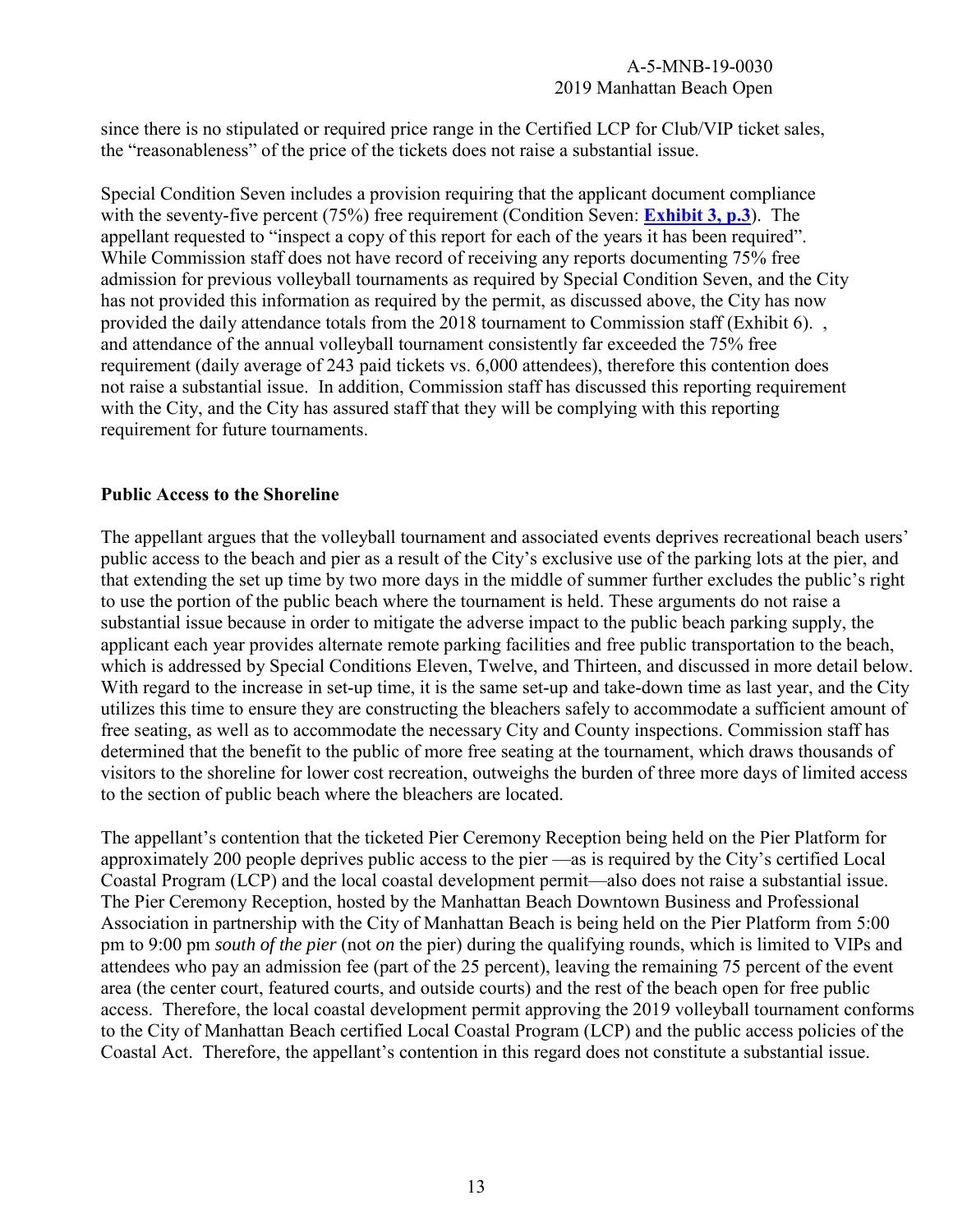### **ADA Accessible Parking**

The crowds generated by the proposed event, in association with the event's reserved use of public parking areas, can adversely affect beach goers' ability to find a parking space near the beach. The Commission has consistently found that a direct relationship exists between the provision of adequate parking and availability of public access to the coast. On both Saturday and Sunday, the proposed event is expected to attract over 6,000 persons to an already crowded beach area. The additional visitors drawn by the proposed event can overburden the limited beach parking supply. There is simply not enough public parking available in the downtown area to accommodate all of the people who attempt to visit Manhattan Beach during summer weekends. Add to this the City's reservation for AVP of at least 71 of the 161 parking spaces closest to the pier for eleven days, and the ability to find public parking near the pier will be nearly impossible. This situation arises each year during the event. In order to mitigate the adverse impact to the public beach parking supply, the applicant each year provides alternate remote parking facilities and free public transportation to the beach.

With regard to ADA accessible parking, the City contends that while they will allow the applicant exclusive use of three ADA accessible parking spaces, they will provide five additional ADA accessible parking spaces in adjacent lots to mitigate for the loss of the three ADA spaces. Therefore, with the City's provision of five ADA accessible spaces, the proposed event will not reduce the amount of accessible parking or adversely affect coastal access, and the appellant's contention regarding this element of the project does not constitute a substantial issue.

As required by Policies 1.A.2, 1.B.1, 1.C.2 and 1.C.17 (Program II.B.14) of the certified LCP, the City is required to implement safe and efficient traffic flows, encourage transportation service, maximize parking for weekend beach use, and provide signing and information to do so. The City meets these LCP obligations by imposing conditions (Conditions Eight through Twelve) on the local coastal development permit that require the applicant to provide and implement a parking and traffic management plan that provides parking for the event spectators and the general public. The applicant is also required to provide a free shuttle bus (on Saturday and Sunday) for public transportation between a remote parking area and a drop-off point near the event site. Condition Twelve of the City's permit states that, "The headway time between shuttle service pick-ups shall not be more than fifteen minutes". As conditioned, the City's approval is consistent with LCP Policies 1.A.2, 1.B.1, 1.C.2 and 1.C.17, and the public access policies of the Coastal Act.

#### **Public Hearing Notice**

The appellant alleges that the City failed to provide adequate public notice for the City Council hearing where the local coastal development permit was approved. The certified LCP sets forth the noticing procedure for local coastal development permits, as follows:

#### *A.96.100. Notice and Procedures for appealable development.*

*Notice of development appealable to the Coastal Commission shall be provided as follows:*

- *A. Contents of Notice.*
	- *1. A statement that the development is within the Coastal Zone and is appealable to the Coastal Commission;*
	- *2. The date of filing of the application and the name of the applicant;*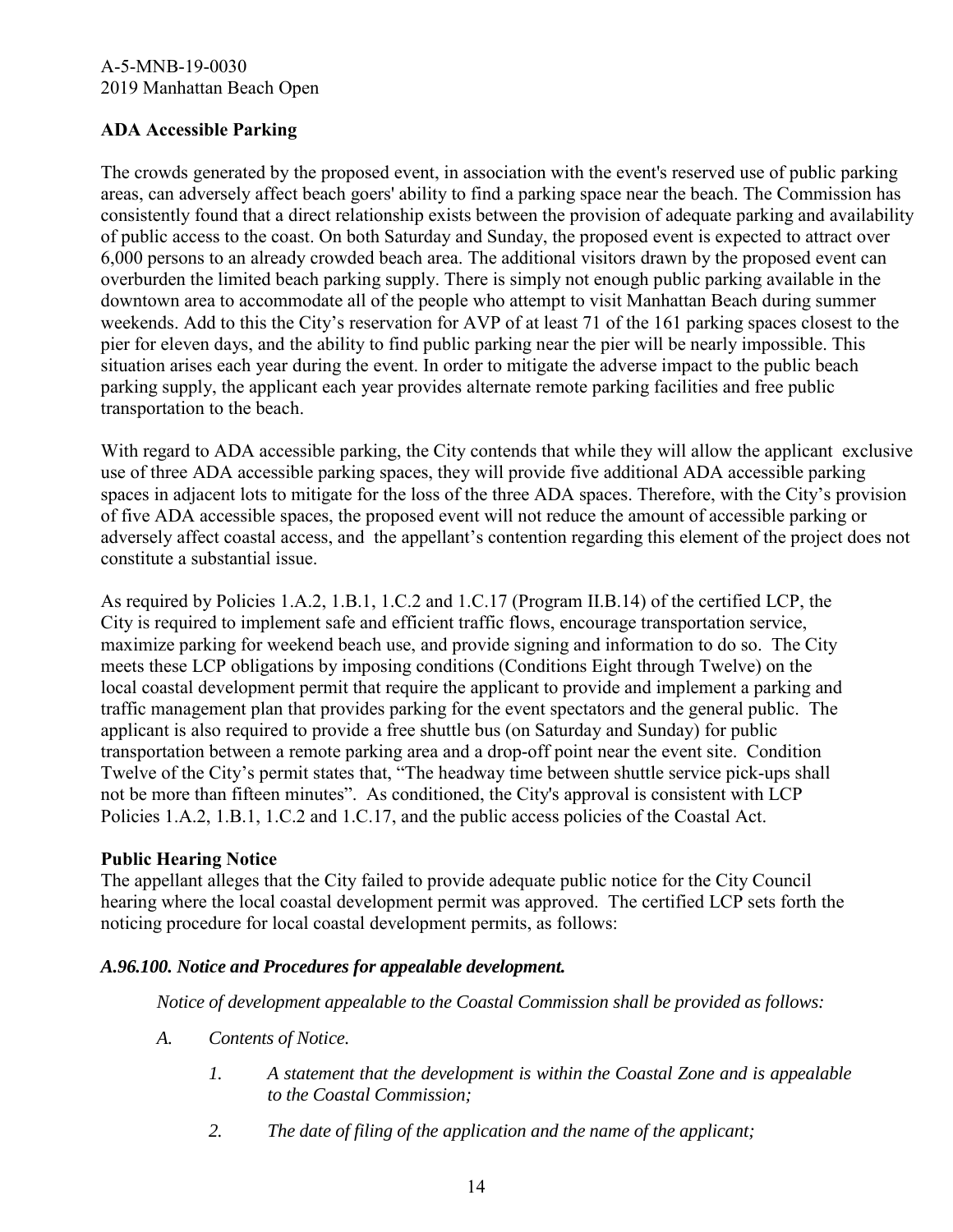- *3. The file number assigned to the application;*
- *4. A description of the development and its proposed location;*
- *5. The date, time, and place at which the application will be heard;*
- *6. A brief description of the general procedure concerning the conduct of hearing and local actions; and*
- *7. The system for local and Coastal Commission appeals, including any local fees required.*
- *B. Provision of Notice Prior to Public Hearing. Notice shall be mailed at least 10 days before the first public hearing on the project to the following:*
	- *1. Applicant;*
	- *2. Owner of the property;*
	- *3. All property owners and residents within 100 feet from the perimeter of the subject parcel;*
	- *4. All persons who have, within the past calendar year, submitted a written request for notice of all Coastal Permit applications and all persons who at any time have requested to be on the mailing list for that development project; [13565]*
	- *5. The Coastal Commission;*
	- *6. Public agencies which, in the judgment of the Director of Community Development, have an interest in the project; and*
	- *7. A newspaper of general circulation in the Coastal Zone. The notice is to be published once.*

The certified LCP requires mailed notice. The City states that, in this case, public notice was provided by mail and newspaper publication as evidenced in **[Exhibit 6](https://documents.coastal.ca.gov/reports/2019/7/w22a/w22a-7-2019-exhibits.pdf)**, which demonstrates its compliance with the LCP noticing provisions. Therefore, this allegation does not constitute a substantial issue in regards to consistency with the certified LCP or the public access policies of the Coastal Act.

The Commission's standard of review for determining whether to hear the appeal is whether the appeal raises a substantial issue as to conformity with the City's Certified LCP or the Chapter 3 public access policies of the Coastal Act. Cal. Pub. Res. Code § 30603(b)(1); 14 C.C.R. § 13321. The Commission's decision will be guided by the factors listed in the previous section of this report (B. Factors to be Considered in Substantial Issue Analysis).

The first factor is the degree of factual and legal support for the local government's decision that the development is consistent or inconsistent with the relevant provisions of its LCP and the Coastal Act. The first five allegations of the appeal do not purport to raise any issues of conformance with the certified LCP or public access policies of the Coastal Act. As discussed above, the remaining allegations in the appeal do purport to identify inconsistencies with the LCP and Coastal Act public access policies; however, as discussed above, the City-approved project complies with the LCP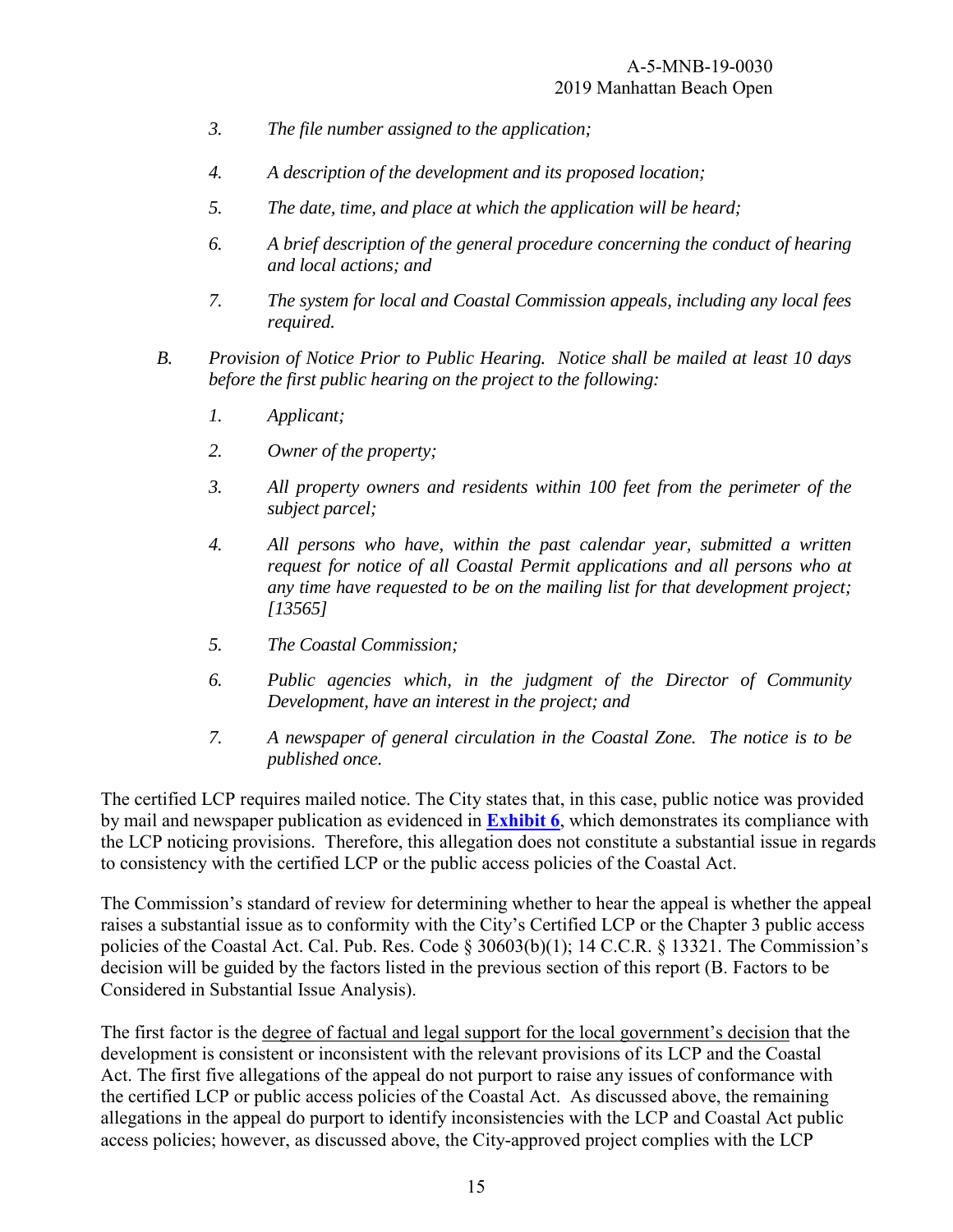requirements relating to maintaining 75% of the event as open to the general public for free; adequate public parking has been provided during the event, including ADA parking spaces; and evidence provided by the City demonstrates that adequate public notice was provided for the City Council Hearing for the 2018 tournament. Therefore, the Commission finds that the City provided a high degree of factual and legal support for its decision, and this factor weighs in favor of finding no substantial issue.

The second factor is the extent and scope of the development as approved or denied by the local government. While the City-approved event and related structures will occupy a large part of the beach south of the pier, the event is temporary, will last the same amount of days as the event last year, and the local CDP as conditioned maintains public access to the shoreline. In addition, the proposed event is an annual tradition in the City of Manhattan Beach that draws thousands of visitors to the shoreline for lower cost recreation. Therefore, the Commission finds that the extent and scope of the City-approved development is consistent with the event held in prior years and, hence, the LCP and with Chapter 3 public access policies of the Coastal Act, and this factor weighs in favor of finding no substantial issue.

The third factor is the significance of the coastal resources affected by the decision. Coastal views and the public sandy beach are significant coastal resources. The City and Commission have worked together over the past twenty years to develop special conditions of the local coastal development permit to mitigate adverse impacts to these coastal resources, such as limiting the height of the temporary structures to 41.5 feet high, and requiring that 75% of the event area and the rest of the beach remain open for the public to enjoy the sandy beach. Therefore, the Commission finds that the City-approved development will not have a significant impact on coastal resources, and this factor weighs in favor of finding no substantial issue.

The fourth factor is the precedential value of the local government's decision for future interpretations of its LCP. The project is consistent with previous Commission-approved volleyball tournaments in the same location in prior years. Thus, the project, as approved with conditions, does not raise a substantial issue with regard to the project's conformity with its certified LCP.

The final factor is whether the appeal raises local issues, or those of regional or statewide significance. Impacts to coastal resources, including coastal views and access to public sandy beaches are important statewide issues. However, the City-approved temporary development is consistent with its certified LCP and with Chapter 3 public access policies of the Coastal Act. Therefore, the Commission finds that the City-approved CDP does not raise any issues of statewide significance.

#### **Conclusion**

The City's approval of the proposed event conforms to the certified LCP and the public access policies of the Coastal Act. The local coastal development permit requires that at least seventy-five percent (75%) of the total seating capacity at each court be reserved for the general public for free on a first-come, first-served basis. Also, the permittee is required to implement a traffic and parking management plan and provide a free shuttle bus (on Saturday and Sunday) for public transportation between a remote parking area and a drop-off point near the event site. The City's action approving this year's event with conditions is consistent with the Commission's prior appeal actions approving permits for the annual event. The local coastal development permit approving the 2019 volleyball